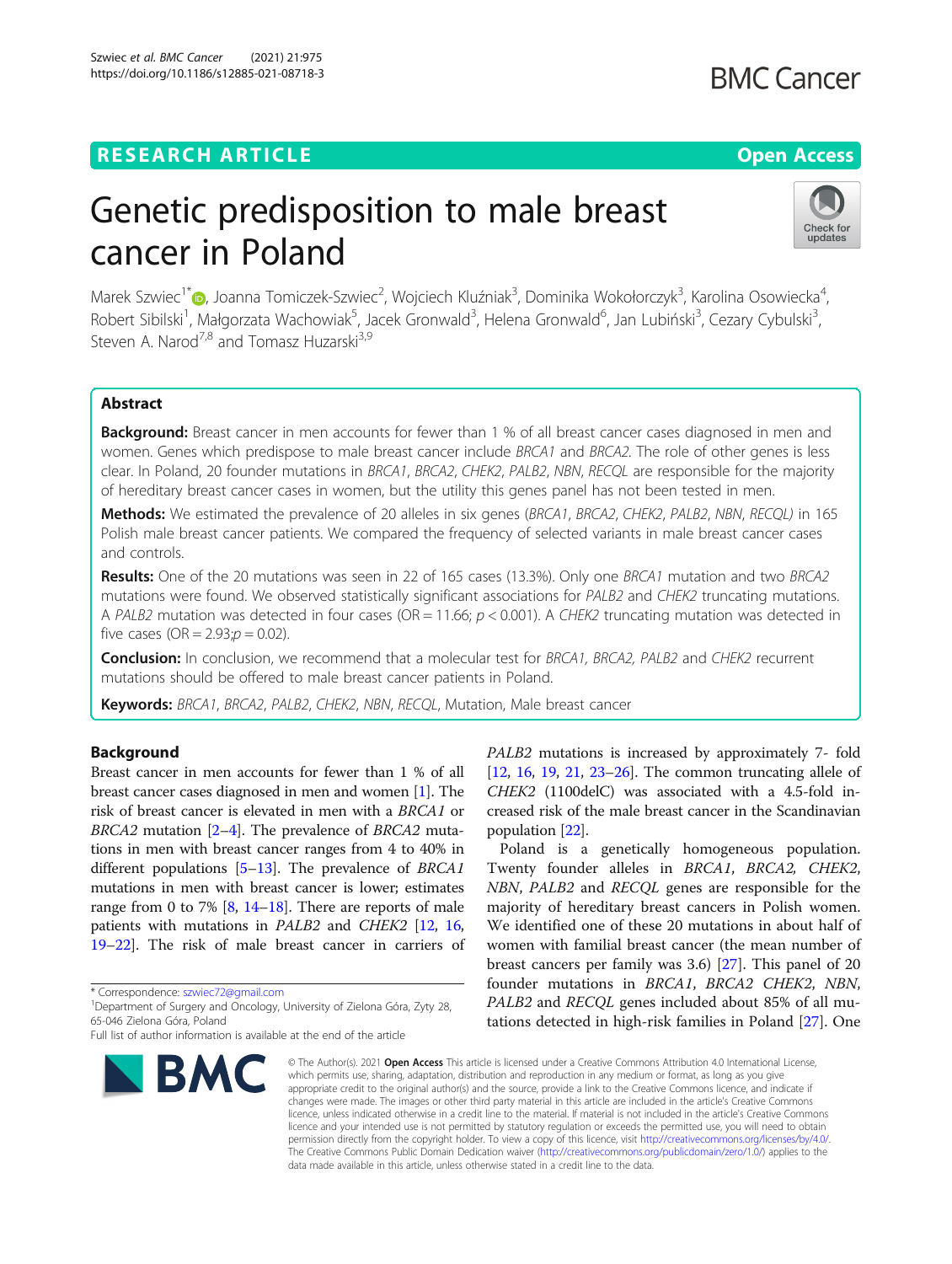<span id="page-1-0"></span>of these founder mutations is present in 12.5% in Polish women with breast cancer diagnosed before age 51, and in 17% in Polish women diagnosed at age 40 or below [[28](#page-6-0)–[33](#page-6-0)].

Founder mutations in the BRCA, CHEK2 and PALB2 genes have been described in the literature in other ethnic populations. Founder BRCA mutations have been detected in the population of Ashkenazi women, in Russia, Latvia, Slovenia, Slovakia, Germany, Finland, the Czech Republic, Tunisia, Hungary and the Bahamas, and accounted for 20 to 90% of all detected mutations in these genes [[34](#page-6-0)–[45](#page-7-0)].

The CHEK2 1100delC mutation is present in Eastern and Northern European populations with a frequency of 0.2–1.4% in the general population [\[46](#page-7-0), [47](#page-7-0)]. Two other truncating mutations of *CHEK2* (c.444 +  $1G > A$ , del5395(ex10-11del)) are predominantly detected in Eastern European countries,  $(c.444 + 1G > A$  in Poland, Belarus, Russia; and del5395(ex10-11del) in Poland, Belarus, Czech Republic, Slovakia) [\[35](#page-6-0), [48\]](#page-7-0). Both alleles are also present at lower frequencies in Germany  $(0.1\%$  del5395(ex10-11del) and 0.3% for c.444 + 1G > A) [\[49\]](#page-7-0). Recurrent PALB2 mutations have been detected in Finland,

Argentina, Spain, China and Canada with a frequency of 0.6– 3.6% [[50](#page-7-0)–[55](#page-7-0)].

In the current study, we evaluated the frequency of 20 recurrent mutations in six genes (BRCA1, BRCA2, CHEK2, PALB2, NBN and RECQL) in 165 men diagnosed with breast cancer in Poland.

## **Methods**

## **Patients**

Patients were selected from a registry of breast cancer cases held at the Hereditary Cancer Center in Szczecin. We identified 186 men with breast cancer from a registry of 25,000 breast cancer cases diagnosed in Poland. Patients had a genetic consultation between 2000 and 2019 at the Hereditary Cancer Center in Szczecin. During the patient interview a written, informed consent and a blood sample were obtained from all subjects. All patients were of European ancestry and ethnic Poles.

Because of the quality of the DNA we were able to include 165 men in the study (88.7%). Clinical data including family history (cancer cases in first and seconddegree relatives) and tumor characteristics were obtained

 $\overline{......}$ 

Table 1 Clinical characteristics of breast cancers in mutation carriers and non-carriers

| <b>Mutation</b>                    |              | <b>BRCA1</b>   |       | <b>BRCA2</b>        |                          | PALB <sub>2</sub> |              | <b>CHEK2</b><br>truncating |       | CHEK <sub>2</sub><br>c.470C > T |                | <b>NBN</b> |              | <b>Non-carriers</b> |       |         |                          |          |         |            |      |
|------------------------------------|--------------|----------------|-------|---------------------|--------------------------|-------------------|--------------|----------------------------|-------|---------------------------------|----------------|------------|--------------|---------------------|-------|---------|--------------------------|----------|---------|------------|------|
|                                    |              | N Tot %        |       |                     | N Tot %                  |                   |              | N Tot %                    |       | N                               | Tot            | %          | N            | Tot                 | $\%$  |         | N Tot %                  |          | N       | Tot %      |      |
| Histology                          |              |                |       |                     |                          |                   |              |                            |       |                                 |                |            |              |                     |       |         |                          |          |         |            |      |
| Ductal                             | $\mathbf{1}$ | $\overline{1}$ | 100.0 | $\overline{2}$      | $\overline{2}$           | 100.0             | 3            | -3                         | 100.0 | $\overline{4}$                  | $\overline{4}$ | 100.0      | 7            | 8                   | 87.5  |         | $\mathbf{1}$             | 100.0    | 111     | 125        | 88.8 |
| Lobular                            | $\mathbf{0}$ | $\overline{1}$ | 0.0   | $\mathsf{O}\xspace$ | $\overline{2}$           | 0.0               | 0            | $\overline{3}$             | 0.0   | 0                               | $\overline{4}$ | 0.0        | $\mathbf{0}$ | 8                   | 0.0   | 0       | 1                        | 0.0      | 6       | 125        | 4.8  |
| Other                              | $\mathbf{0}$ | $\mathbf{1}$   | 0.0   | 0                   | $\overline{2}$           | 0.0               | $\circ$      | 3                          | 0.0   | $\mathbf 0$                     | $\overline{4}$ | 0.0        |              | 8                   | 12.5  | 0       | $\mathbf{1}$             | 0.0      | 8       | 125        | 6.4  |
| Tumour size                        |              |                |       |                     |                          |                   |              |                            |       |                                 |                |            |              |                     |       |         |                          |          |         |            |      |
| T1/T2                              | $\circ$      | $\overline{1}$ | 0.0   | $\overline{2}$      | $\overline{2}$           | 100.0             | 2            | $\overline{\mathbf{3}}$    | 66.7  | 3                               | 3              | 100.0      | 7            | 7                   | 100.0 | 1       | $\overline{1}$           | 100.0    | 83      | 110        | 75.5 |
| T3/T4                              | $\mathbf{1}$ | $\overline{1}$ | 100.0 | $\overline{0}$      | $\overline{2}$           | 0.0               |              | 3                          | 33.3  | $\mathbf{0}$                    | 3              | 0.0        | $\mathbf{0}$ | 7                   | 0.0   | 0       | $\overline{1}$           | 0.0      | 27      | 110        | 24.5 |
| ER positive                        | $\mathbf{1}$ | $\overline{1}$ | 100.0 | $\mathbf{1}$        | $\overline{\phantom{0}}$ | 100.0             | 3            | 3                          | 100.0 | $\overline{4}$                  | $\overline{4}$ | 100.0      | 7            | 7                   | 100.0 | 1       | $\overline{1}$           | 100.0    | 100     | 111        | 90.0 |
| PR positive                        | $\mathbf{1}$ | $\overline{1}$ | 100.0 | $\mathbf{1}$        | $\overline{\phantom{0}}$ | 100.0             | 3            | - 3                        | 100.0 | $\overline{4}$                  | 4              | 100.0      | 7            | -7                  | 100.0 | 1       | $\overline{1}$           | 100.0    | -88     | 110        | 80.0 |
| HER2 positive                      | $\circ$      | $\overline{1}$ | 0.0   | $\circ$             | $\overline{1}$           | 0.0               | 0            | 3                          | 0.0   | $\mathbf{0}$                    | $\overline{4}$ | 0.0        |              | 7                   | 14.3  | 1       | $\overline{\phantom{0}}$ | 100.0 11 |         | 108        | 10.2 |
| Triple negative                    | $\circ$      | $\overline{1}$ | 0.0   | $\circ$             | $\overline{1}$           | 0.0               | $\circ$      | $\overline{3}$             | 0.0   | $\mathsf{O}\xspace$             | 4              | 0.0        | $\mathbf{0}$ | 7                   | 0.0   | 0       | $\overline{1}$           | 0.0      | 11      | 107        | 10.3 |
| Lymph nodes positive               | 0            | $\overline{1}$ | 0.0   | $\overline{2}$      | $\overline{2}$           | 100.0             | $\mathbf{1}$ | 3                          | 33.3  | 1                               | 3              | 33.3       |              | 7                   | 14.3  | 0       | $\overline{1}$           | 0.0      | 53      | 104        | 51.0 |
| Bilateral                          | $\circ$      | $\overline{1}$ | 0.0   | $\circ$             | $\overline{2}$           | 0.0               |              | 24                         | 50.0  | $\mathbf{0}$                    | 5              | 0.0        | $\mathbf{0}$ | 9                   | 0.0   | $\circ$ | $\overline{\phantom{0}}$ | 0.0      | $\circ$ | 143        | 0.0  |
| Multiple primary cancers           | $\circ$      | $\mathbf{1}$   | 0.0   | $\overline{2}$      | $\overline{2}$           | 100.0 2 4         |              |                            | 50.0  |                                 | 5              | 20.0       | 3            | 9                   | 33.3  | 0       | $\mathbf{1}$             | 0.0      | 12      | 143        | 8.4  |
| Family history positive            |              |                |       |                     |                          |                   |              |                            |       |                                 |                |            |              |                     |       |         |                          |          |         |            |      |
| Breast                             | $\mathbf{1}$ | $\overline{1}$ | 100.0 | 1                   | $\overline{2}$           | 50.0              | 3            | $\overline{4}$             | 75.0  | $\overline{2}$                  | 5              | 40.0       | 2            | 9                   | 22.2  | 0       | 1                        | 0.0      | 38      | 143        | 26.6 |
| Ovarian                            | $\circ$      | $\overline{1}$ | 0.0   | $\circ$             | $\overline{2}$           | 0.0               |              | $\overline{4}$             | 25.0  | $\mathbf 0$                     | 5              | 0.0        | $\mathbf{0}$ | 9                   | 0.0   | 0       | $\overline{1}$           | 0.0      | 6       | 143        | 4.2  |
| Other                              | $\mathbf{0}$ | $\overline{1}$ | 0.0   | 1                   | $\overline{2}$           | 50.0              | $\circ$      | $\overline{4}$             | 0.0   | 3                               | 5              | 60.0       | 5            | 9                   | 55.6  | 0       | $\overline{1}$           | 0.0      | 51      | 143        | 35.7 |
| Age of diagnosis                   |              |                |       |                     |                          |                   |              |                            |       |                                 |                |            |              |                     |       |         |                          |          |         |            |      |
| < 50                               | $\circ$      | $\overline{1}$ | 0.0   | $\circ$             | $\overline{2}$           | 0.0               | 2            | $\overline{4}$             | 50.0  |                                 | 5              | 20.0       | 2            | 9                   | 22.2  | 0       | $\mathbf{1}$             | 0.0      | 20      | 143        | 14.0 |
| $\geq 50$                          | $\mathbf{1}$ | $\overline{1}$ | 100.0 | 2                   | $\overline{2}$           | 100.0             | 2            | $\overline{4}$             | 50.0  | 4                               | 5              | 80.0       | 7            | 9                   | 77.8  | 1       | $\overline{1}$           | 100.0    | 123     | 143        | 86.0 |
| Median age of diagnosis (range) 74 |              |                |       |                     | $69(62 - 76)$            |                   |              | $57(42 - 77)$              |       |                                 | $62(33 - 70)$  |            |              | 64 (34-72)          |       | 62      |                          |          |         | 63 (26-89) |      |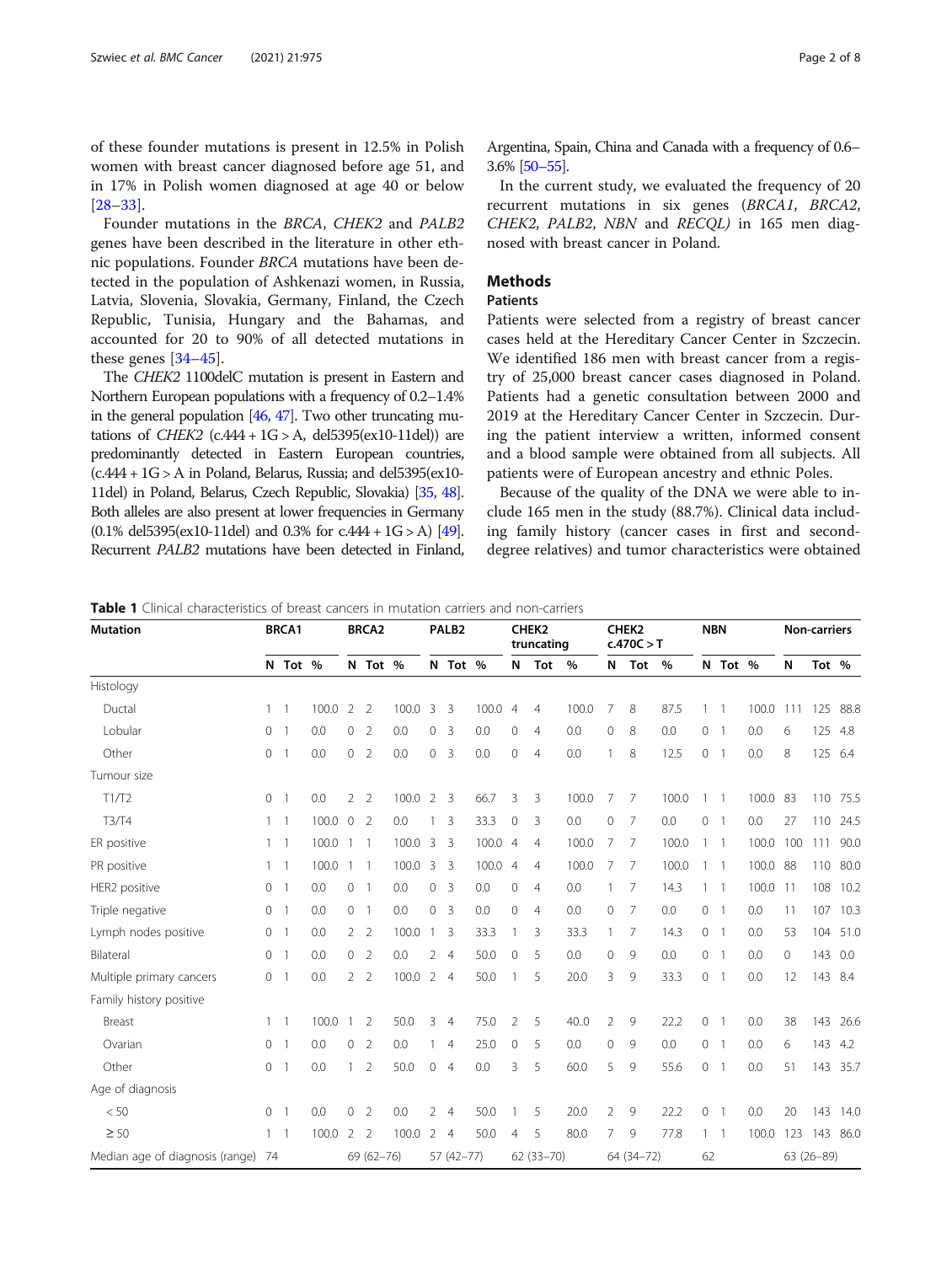during an interview with the patient and from medical records (Table [1\)](#page-1-0). All clinical data were obtained in more than 70% of cases.

## Controls

The frequencies of BRCA1, CHEK2, PALB2, NBN in cancer-free controls were taken from previous studies [[29,](#page-6-0) [30,](#page-6-0) [56\]](#page-7-0). The frequency of mutations in the BRCA1 and NBN genes were determined in the group 4000 samples described by Lener et al. [[56\]](#page-7-0). The frequency of mutations in the CHEK2 gene were determined in the group of 5496 samples described by Cybulski et al. [\[29](#page-6-0)]. The frequency of mutations in the PALB2 gene were determined in the group of 4702 samples described by Cybulski et al. [[30](#page-6-0)].

### Genotyping

DNA was isolated from 5 to 10 mL of peripheral blood. Recurrent mutations of BRCA1, BRCA2, CHEK2, NBN, PALB2 and RECQL were genotyped as described previously [[28](#page-6-0)–[32](#page-6-0)]. The BRCA1 5382insC (c.5263\_5264insC) and 4153delA (c.4035delA) mutations were detected using allele-specific oligonucleotide polymerase chain reaction (PCR) and C61G (c.181  $T > G$ ) was detected using restriction fragment length polymorphism PCR. The other mutations of BRCA1: 3819del5 (c.3770\_3704delG-TAAA),185delAG (c.68\_69delAG), 5370C > T (c.5251C > T), 3875del4 (c.3756\_3759delGTCT) and BRCA2 (c.658\_659delGT, c.3847\_3848delGT, c.5239\_ 5240incT, c.5946delT, c.7913\_7917del5) were genotyped using TaqMan assays (Applied Biosystems/Life Technologies, Carlsbad, CA) on Roche LightCycler 480. The  $c.444 + 1G > A$  and  $c.470C > T$  in *CHEK2* were detected using restriction fragment length polymorphism PCR. The CHEK2 del5395(ex10-11del) was tested by a multiplex PCR reaction and c.1100delC was detected by allele-specific oligonucleotide PCR. One mutation on NBN was detected using allele-specific oligonucleotide PCR. The two mutations of PALB2 c.509\_510delGA and c.172\_175deITTGT and one c.1667\_1667 + 3delAGTA of RECQL were analyzed using TaqMan assays (Applied Biosystems/Life Technologies, Carlsbad, CA) on Roche LightCycler 480. All mutations were confirmed by Sanger direct sequencing. Sequencing reactions were performed using a BigDye Terminator v3.1 Cycle Sequencing Kit (Life Technologies) according to the manufacturer´s protocol. Sequencing products were analyzed on the ABI Prism 3100 Genetic Analyzer (Life Technologies). The DNA quality allowed for analysis of all 20 alleles in 165 from 186 patients (88.7%). Statistical analysis comparing the frequency of mutations in the cases and controls was performed in this group of 165 cases.

#### Statistical analysis

We estimated the odds ratios for selected recurrent mutations. We compared the prevalence of the ten different mutant alleles in BRCA1, CHEK2, PALB2, NBN in the study group and in control groups. Odds ratios (OR) were generated from two-by-two tables and statistical significance was assessed using Fisher exact test or Chisquared test with Yates correction. ORs were used as estimates of relative risk.

## Results

There were 165 men with breast cancer included in the study. The median age of diagnosis was 62 years (range 26–89 years). Twenty-five cases were diagnosed before age 50 (15.2%) (Table [1\)](#page-1-0). The majority of cases were diagnosed with ductal carcinoma (89.6% of cases), followed by lobular (4.2% of cases) and papillary cancer (3.7% of cases). 91.4% were estrogen receptor (ER) positive and 82.7% were progesterone receptor (PR) positive. Triple negative receptor status was found in 8.9% cases. Bilateral breast cancer was diagnosed in two patients (1.2%) (Table [1\)](#page-1-0).

Multiple primary cancers were diagnosed in 20 of 165 patients (12.1%). Prostate cancer was diagnosed in five cases (3.0%) and colorectal cancer was diagnosed in four patients (2.4%). Approximately one-half of the patients had a positive family history of cancer: 31.5% for breast and/or ovarian cancer and 36.4% for other cancers. The clinical features of breast cancer diagnosed in carriers of mutations and non-carriers are presented in Table [1.](#page-1-0)

We did not find statistically significant differences between mutation carriers and non-carriers ( $p > 0.5$ ), except for a higher incidence of bilateral breast cancer in *PALB2* mutation carriers ( $p = 0.004$ ).

One of twenty founder mutations was diagnosed in 22 of 165 men (13.3%) (Table [2\)](#page-3-0). A CHEK2 mutation was found in 14 patients (8.5%). The most commonly detected CHEK2 allele was the missense c.470C > T mutation, which was found in nine subjects (5.5%). A protein truncating mutation in CHEK2 gene was found in five patients (3.0%). A PALB2 mutation was seen in four patients (2.4%). A BRCA2 mutation was found in two patients (1.2%) and a BRCA1 mutation was found in only one patient (0.6%). One mutation was found in NBN (0.6%) and no mutations were found in RECQL.

A mutation was found in 20% of men diagnosed before age 50 and in 12.9% of men diagnosed after age 50. A mutation was found in 9.7% of men with ductal carcinoma and 15.2% of men with other histopathological subtypes. Mutations were more common in familial cases (17.3%) than in non-familial cases (11.5%).

Compared to the frequency of mutations in cancerfree controls from our previous studies, we observed statistically significant associations for  $PALB2$  (OR = 11.66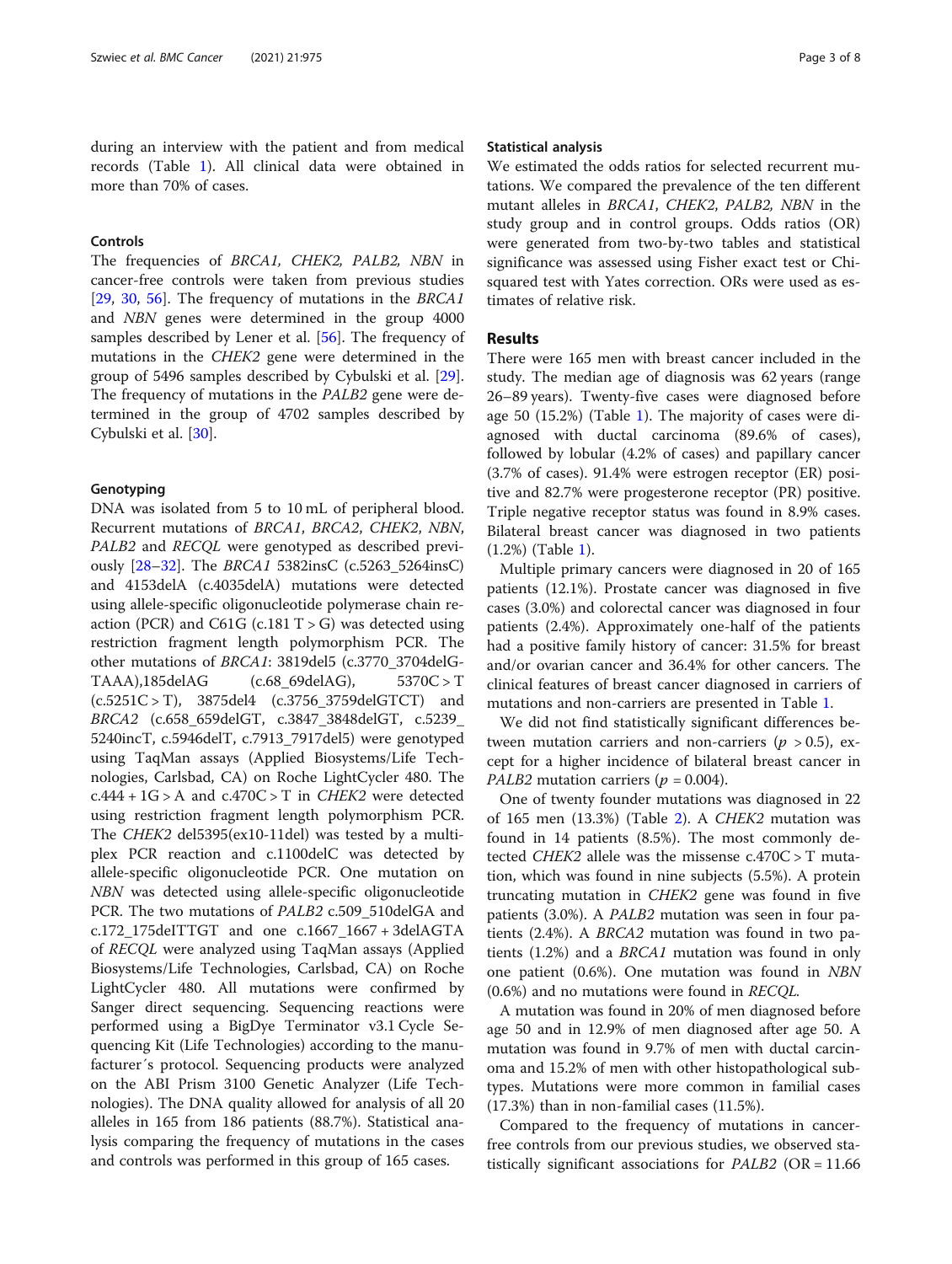| <b>Mutations</b>                 | All patients<br>$(n = 165)$ |     | <b>Family History</b><br><b>Positive</b><br>$(n = 52)$ |         | <b>Family History</b><br><b>Negative</b><br>$(n = 113)$ |      | Chi-square test<br>p     |  |
|----------------------------------|-----------------------------|-----|--------------------------------------------------------|---------|---------------------------------------------------------|------|--------------------------|--|
|                                  | N                           | %   | N                                                      | $\%$    | N                                                       | $\%$ |                          |  |
| Any BRCA1                        | 1                           | 0.6 | 1                                                      | 1.9     | 0                                                       | 0.0  | 0.14                     |  |
| c.5263_5264insC                  | 1                           | 0.6 | 1                                                      | 1.9     | $\mathbf 0$                                             | 0.0  |                          |  |
| c.181 T > G                      | $\mathbf 0$                 | 0.0 | $\mathbf 0$                                            | $0.0\,$ | $\mathbf 0$                                             | 0.0  |                          |  |
| c.4035delA                       | $\mathbf{0}$                | 0.0 | 0                                                      | 0.0     | $\mathbf{0}$                                            | 0.0  |                          |  |
| c.3700_3704delGTAAA              | 0                           | 0.0 | 0                                                      | 0.0     | 0                                                       | 0.0  |                          |  |
| c.68_69delAG                     | 0                           | 0.0 | 0                                                      | 0.0     | $\mathbf 0$                                             | 0.0  |                          |  |
| c.5251C > T                      | $\mathbf{0}$                | 0.0 | 0                                                      | 0.0     | $\mathbf{0}$                                            | 0.0  |                          |  |
| c.3756_3759delGTCT               | 0                           | 0.0 | 0                                                      | 0.0     | 0                                                       | 0.0  |                          |  |
| Any BRCA2                        | 2                           | 1.2 | 1                                                      | 1.9     | 1                                                       | 0.9  | 0.57                     |  |
| c.658_659delGT                   | 1                           | 0.6 | $\mathbf{1}$                                           | 1.9     | $\mathbf{0}$                                            | 0.0  |                          |  |
| c.5946delT                       | 1                           | 0.6 | 0                                                      | 0.0     | 1                                                       | 0.9  |                          |  |
| c.3847_3848delGT                 | $\mathbf 0$                 | 0.0 | 0                                                      | 0.0     | $\mathbf 0$                                             | 0.0  |                          |  |
| c.5239_5240insT                  | 0                           | 0.0 | 0                                                      | 0.0     | $\mathbf{0}$                                            | 0.0  |                          |  |
| c.7913_7917del5                  | 0                           | 0.0 | 0                                                      | 0.0     | $\mathbf 0$                                             | 0.0  |                          |  |
| Any PALB2                        | 4                           | 2.4 | 3                                                      | 5.8     | 1                                                       | 0.9  | 0.57                     |  |
| c.509_510delGA                   | 4                           | 2.4 | 3                                                      | 5.8     | $\mathbf{1}$                                            | 0.9  |                          |  |
| c.172_175delTTGT                 | 0                           | 0.0 | 0                                                      | 0.0     | $\overline{0}$                                          | 0.0  |                          |  |
| Any CHEK2                        | 14                          | 8.5 | 4                                                      | 7.7     | 10                                                      | 8.8  | 0.80                     |  |
| <b>CHEK2 truncating</b>          | 5                           | 3.0 | 2                                                      | 3.85    | 3                                                       | 2.7  | 0.68                     |  |
| c.100delC                        | 3                           | 1.8 | 1                                                      | 1.9     | $\overline{2}$                                          | 1.8  |                          |  |
| $c.444 + 1G > A$                 | $\mathbf{1}$                | 0.6 | $\mathbf{1}$                                           | 1.9     | $\mathbf 0$                                             | 0.0  |                          |  |
| del5395(ex10-11del)              | 1                           | 0.6 | 0                                                      | 0.0     | 1                                                       | 0.9  |                          |  |
| c.470C > T                       | 9                           | 5.5 | 2                                                      | 3.85    | 7                                                       | 6.2  |                          |  |
| NBN c.657_661delACAAA            | 1                           | 0.6 | 0                                                      | 0.0     | 1                                                       | 0.9  | 0.50                     |  |
| $RECQL C.1667 - 1667 + 3delAGTA$ | $\mathbf{0}$                | 0.0 | 0                                                      | 0.0     | $\mathbf 0$                                             | 0.0  | $\overline{\phantom{m}}$ |  |

<span id="page-3-0"></span>

| Table 2 The frequencies of mutation detected in study in a series of 165 male breast cancer patients by family history of breast and |  |  |  |  |
|--------------------------------------------------------------------------------------------------------------------------------------|--|--|--|--|
| ovarian cancer                                                                                                                       |  |  |  |  |

BC breast cancer, OV ovarian cancer

 $p < 0.001$ ) and for *CHEK2* truncating mutations (OR = 2.9[3](#page-4-0);  $p = 0.02$ ) (Table 3).

In two men, three primary cancers were diagnosed (1.3%). Both of these patients were diagnosed with bilateral breast cancer and both carried a mutation in the PALB2 gene.

<sup>a</sup>- for BRCA1, CHEK2, PALB2, NBN mutation frequencies in cancer-free controls were from our previous studies [\[29](#page-6-0), [30,](#page-6-0) [56\]](#page-7-0).

## **Discussion**

A founder mutation of BRCA1, BRCA2, CHEK2, PALB2 and NBN was found in 13.3% of men with breast cancer in Poland. The mutation frequency was similar in familial and non-familial cases and in young men and older men.

This study supports the recommendation that a panel test be offered to all Polish men with breast cancer. In a previous study we have shown that 20 founder mutations account for 85% of all mutations in Polish women with hereditary breast cancer and were detected in 46% cases [[27](#page-6-0)].

We identified a strong association with PALB2 mutation and male breast cancer ( $OR = 11.6$ ). In previous reports from other ethnic groups, the frequency of PALB2 mutations ranged from 0.8 to 6.4% [\[12](#page-6-0), [19,](#page-6-0) [21,](#page-6-0) [23](#page-6-0)–[26](#page-6-0)].. Two previous studies reported an association of PALB2 mutations and breast cancer risk in men [[21,](#page-6-0) [23\]](#page-6-0). Pritzlaff et al. reported a 6.6-fold increased risk ( $p = 0.013$ ) in an international cohort of 715 male breast cancer patients [\[21](#page-6-0)].

Our study is the first that evaluated the frequency of mutations in the PALB2 gene in men with breast cancer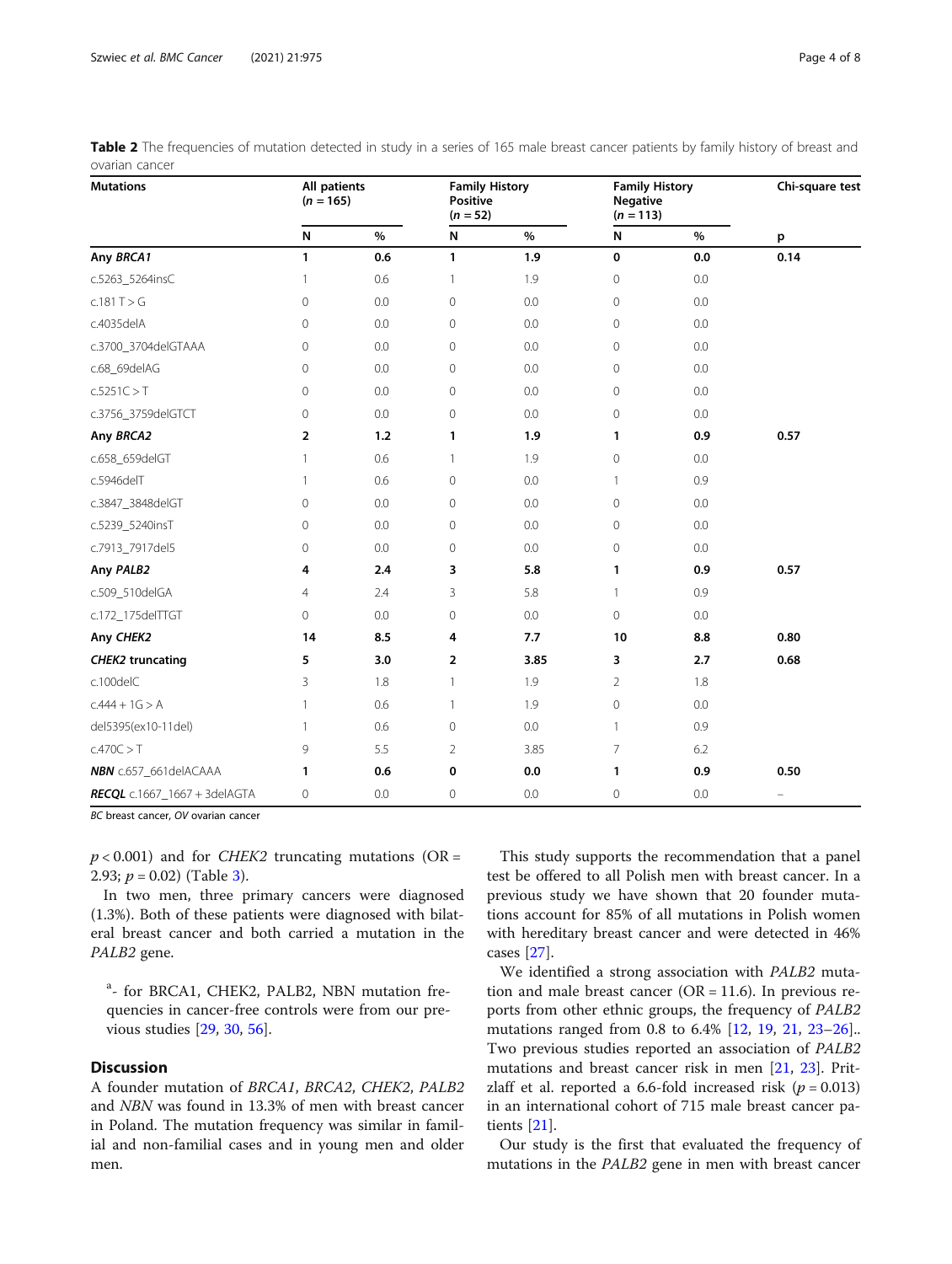<span id="page-4-0"></span>Table 3 Association of selected alleles in BRCA1, PALB2, CHEK2 and NBN with risk of male breast cancer

| Gene              | <b>Mutation</b>         | All patients    |              |      | Control <sup>a</sup> |       |       |                   |                          | p-value |
|-------------------|-------------------------|-----------------|--------------|------|----------------------|-------|-------|-------------------|--------------------------|---------|
|                   |                         | <b>Positive</b> | <b>Total</b> | %    | <b>Positive</b>      | Total | $\%$  | OR                | 95%CI                    |         |
| <b>BRCA1</b>      | c.5263 5264insC         |                 | 165          | 0.6% | 13                   | 4000  | 0.32% | 1.87              | $0.24 - 14.38$           | 0.54    |
|                   | c.181 T > G             | 0               | 165          | 0.0% | 3                    | 4000  | 0.08% | $\qquad \qquad =$ | $\overline{\phantom{0}}$ |         |
|                   | c.4035delA              | 0               | 165          | 0.0% |                      | 4000  | 0.03% | -                 | $\overline{\phantom{0}}$ |         |
|                   | Any BRCA1               |                 | 165          | 0.6% | 17                   | 4000  | 0.42% | 1.43              | $0.19 - 10.80$           | 0.73    |
| PALB <sub>2</sub> | 509 510delGA            | 4               | 165          | 2.4% | 7                    | 4702  | 0.1%  | 16.70             | 4.83-57.50               | < 0.001 |
|                   | 172 175delTTGT          | 0               | 165          | 0.0% | 3                    | 4702  | 0.05% | -                 | $\overline{\phantom{m}}$ |         |
|                   | Any PALB2               | 4               | 165          | 2.4% | 10                   | 4702  | 0.15% | 11.66             | 3.62-37.57               | < 0.001 |
| CHEK <sub>2</sub> | 1100delC                | 3               | 165          | 1.8% | 12                   | 5496  | 0.2%  | 8.46              | $2.37 - 30.29$           | 0.001   |
|                   | $c.444 + 1G > A$        |                 | 165          | 0.6% | 22                   | 5496  | 0.4%  | 1.52              | $0.20 - 11.32$           | 0.68    |
|                   | del5395 (ex10-11del)    |                 | 165          | 0.6% | 24                   | 5496  | 0.4%  | 1.39              | $0.19 - 10.34$           | 0.75    |
|                   | <b>CHEK2 truncating</b> | 5               | 165          | 3.0% | 58                   | 5496  | 1.1%  | 2.93              | $1.16 - 7.40$            | 0.02    |
|                   | c.470C > T              | 9               | 165          | 5.5% | 264                  | 5496  | 4.8%  | 1.28              | $0.59 - 2.17$            | 0.84    |
|                   | Any CHEK2               | 14              | 165          | 8.5% | 321                  | 5496  | 5.8%  | 1.45              | $0.87 - 2.42$            | 0.21    |
| <b>NBN</b>        | c.657 661delACAAA       |                 | 165          | 0.6% | 22                   | 4000  | 0.55% | 1.10              | $0.15 - 8.23$            | 0.92    |

from Poland, which is populated by ethnic Slavs. In the current study two patients with a PALB2 mutation were diagnosed with bilateral breast cancer and they were diagnosed with the third primary cancer. One of these had esophageal cancer and the other had bladder cancer. In previous studies, three male breast cancer patients with a PALB2 mutation had a second primary cancer (thyroid cancer, melanoma, prostate) [\[16,](#page-6-0) [21](#page-6-0)]. Male breast cancer patients who carry a mutation in PALB2 gene may be candidates for screening for second primary malignancies.

We have previously reported relatively poor survival for women with breast cancer and a PALB2 mutation [[30\]](#page-6-0). Female breast cancer patients who carried one of the two Polish PALB2 founder mutations had a 10-year survival of 48%, compared to 75% for patients with breast cancer without a PALB2 mutation (HR = 2.27, 95% CI 1.64–3.15; p < 0.0001). Studies from Finland and China also reported poor survival of PALB2-associated breast cancer patients [\[57,](#page-7-0) [58\]](#page-7-0). In our cohort, 3 of 4 men with breast cancer and a PALB2 mutation died of metastatic cancer. The first patient was diagnosed with bilateral breast cancer at age 52 and died at age 72 of esophageal cancer. The second was diagnosed with unilateral breast cancer at age 42 and died of metastatic breast cancer at age 53. The third patient had bladder cancer and bilateral breast cancer at age 77 and died of breast cancer at age 79. The fourth patient was diagnosed with breast cancer at age of 42 (in 2017) and is currently alive. This data suggests poor prognosis in men with breast cancer and a PALB2 mutation but larger studies are necessary.

We observed a correlation between the three truncating mutation in the CHEK2 gene (c.1100delC, c.444 + 1G > A and del5395(ex10-11del)) and male breast cancer in Poland (OR = 2.93:  $p = 0.02$ ). The 1100delC mutation in CHEK2 has been evaluated in several other studies [[59](#page-7-0)–[63](#page-7-0)] and four of these showed an increased risk of male breast cancer. In Finland, Hallamies at al. reported an odds ratio of 4.5 for men with the 1100delC allele  $(p = 0.02)$  [[22\]](#page-6-0). A study in Netherlands confirmed the increased risk (OR: 4.1,  $p = 0.005$ ) [\[20\]](#page-6-0). In the largest study of 715 male breast cancers the odds ratio associated with the 1100delC mutation in the CHEK2 gene was 3.8 ( $p =$ 0.002) [[21\]](#page-6-0). The frequency of the c.1100delC allele in CHEK2 gene varies widely in different populations; the frequency is high in Finland (1.1–1.4%) and the Netherlands (1.3–1.6%) but is lower in Poland (0.2%). As a consequence the contribution of this allele to the burden of male breast cancer varies widely from country to country [\[20](#page-6-0), [22](#page-6-0), [56\]](#page-7-0).

We found that the frequency of the 1100delC founder mutation in the CHEK2 gene to be higher in male breast cancer cases (1.8%) than in females with breast cancer (0.6%) [\[29\]](#page-6-0). A similar result was obtained by Hallamies at al. in Finland. The observed frequency of this mutation was higher in male breast cancer patients (5.9%) then among female patients (2.0%) [[22,](#page-6-0) [64](#page-7-0)].

We did not find a significant association between the  $c.470C > T$  mutation in the *CHEK2* gene and the risk of male breast cancer ( $p = 0.84$ ). However, multiple primary cancers were diagnosed in three of nine carriers of this mutation (33.3%)(rectal cancer, myeloid leukemia and skin squamous cell carcinoma) In a previous study we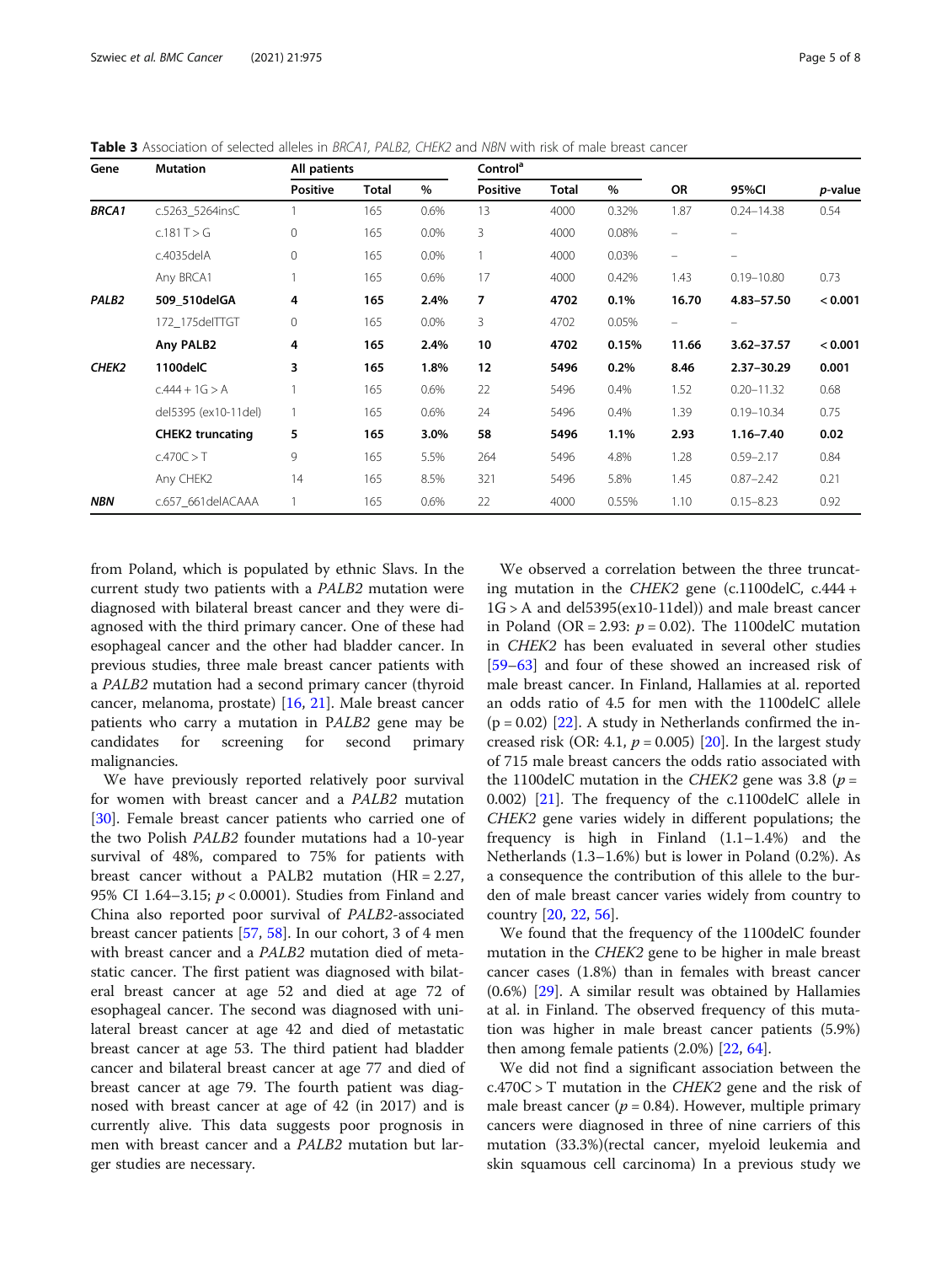reported a correlation between the c.470C > T mutation in the CHEK2 gene and multi-organ cancer susceptibility (breast, colon, kidney, prostate and thyroid cancer) with odds ratios ranging between 1.5 and 2.0 [\[65\]](#page-7-0).

PALB2 and CHEK2 are clear breast cancer susceptibility genes. PALB2 encodes a BRCA2-binding protein that acts as a linker between BRCA1 and BRCA2 to form a BRCA1-associated genome surveillance complex. The complex is essential for the homologous DNA break re-pair [[66\]](#page-7-0). Homozygous mutations of *PALB2* cause Fanconi anemia, a rare recessive chromosomal breakage syndrome characterized by physical abnormalities, bone marrow failure and a high risk of malignancy. Heterozygous carriers of PALB2 mutations are at increased risk of breast and pancreatic cancers [[67](#page-7-0), [68](#page-7-0)].

CHEK2 is involved in the p53 pathway of DNA damage responses. CHEK2 interacts with many different proteins. Upon ionizing radiation-induced DNA damage, CHEK2 is activated by ataxia telangiectasia mutated (ATM) and is in turn capable of phosphorylating several substrates including Cdc25A, Cdc25C, p53, and BRCA1, leading to cell cycle arrest, apoptosis and DNA repair [[69\]](#page-7-0).

In contrast to our findings in female breast cancer patients, there were relatively few mutations found in BRCA1 and BRCA2. Several previous studies reported an association of BRCA1 and BRCA2 mutations with breast cancer risk in men  $[5-18]$  $[5-18]$  $[5-18]$  $[5-18]$ . In these studies, the frequency of detected mutations in the BRCA2 gene was higher than seen in the *BRCA1* gene [\[14](#page-6-0)–[16,](#page-6-0) [18,](#page-6-0) [21\]](#page-6-0).

There are several limitations to this study. Patients were selected from a registry of breast cancer cases held at the Hereditary Cancer Center in Szczecin which could have over-represented patients with a positive history of breast and ovarian cancer. The molecular analysis was based on recurrent mutations which may underestimate the total mutation frequency.

## Conclusions

Our study shows that mutations in the CHEK2 and PALB2 genes are important risk factors for male breast cancer in Poland. We recommend that a simple test for Polish founder mutations in BRCA1, BRCA2, PALB2 and CHEK2 should be offered to all male breast cancer patients in Poland.

#### Abbreviations

ASA-PCR: allele-specific amplification PCR; ATM: ataxia telangiectasia; BRCA1: breast cancer 1 gene; BRCA2: breast cancer 2 gene; Cdc25: M-phase inducer phosphatase 1; CHEK1: checkpoint kinase 1 gene; CHEK2: checkpoint kinase 2 gene; CI: confidence interval; ER: estrogen receptor; HER2: human epidermal growth factor receptor 2; NBN: Nijmegen breakage syndrome gene; OR: odds ratio; PALB2: partner and localizer of BRCA2 gene; PCR: polymerase chain reaction; PR: progesteron receptor; RECQL: RecQ protein-like gene; RFLP-PCR: restriction fragment length polymorphism PCR

#### Supplementary Information

The online version contains supplementary material available at [https://doi.](https://doi.org/10.1186/s12885-021-08718-3) [org/10.1186/s12885-021-08718-3.](https://doi.org/10.1186/s12885-021-08718-3)

Additional file 1.

#### Acknowledgments

The authors wish to thank Kluska P, Wiśniowski R, Siolek M, Putresza E who helped in this study.

#### Authors' contributions

M.SZ. designed the study, analysed study data and drafted the manuscript. W.K., D.W., selected and prepared DNA samples for genotyping and performed genotyping. M.SZ., J.T-SZ., C.C., T.H., R.S., M.W., J.G., K.O., H.G., enrolled patients and controls for the study, and colleted phenotypic data for the study. K.O., and H.G., performed statistical analyses. S.A.N., J.T-SZ., J.G., and J.L. analysed study data, assisted in coordination of the study and in drafting the manuscript. T.H., C.C., R.S., M.W., conceived, designed and coordinated the study and assisted with drafting the manuscript. All authors read and approved the final manuscript.

#### Funding

This study was funded by National Science Centre, Poland; project number: 2018/02/X/NZ2/02685.

#### Availability of data and materials

All data generated or analysed during this study are included in this published article [and its supplementary information files].

#### **Declarations**

#### Ethics approval and consent to participate

All procedures performed in studies involving human participants were in accordance with the ethical standards of the institutional research committee and with the 1964 Helsinki Declaration and its later amendments. The study was approved by the Ethics Committee of the Pomeranian Medical University in Szczecin (IRB-BN- 001/174/05). All individual participants included in the study provided written informed consent. A confidential ID number was assigned for further identification to each participant and to the corresponding data. Both hard and soft copy of the data kept in a safe place.

#### Consent for publication

Not applicable.

#### Competing interests

The authors declare that they have no competing interests.

#### Author details

<sup>1</sup>Department of Surgery and Oncology, University of Zielona Góra, Zyty 28 65-046 Zielona Góra, Poland. <sup>2</sup>Department of Histology, University of Opole Oleska 48, 45-052 Opole, Poland. <sup>3</sup>Department of Genetics and Pathology, International Hereditary Cancer Center, Pomeranian Medical University, 71-252 Szczecin, Poland. <sup>4</sup>Department of Psychology and Sociology of Health and Public Health, School of Public Health, University of Warmia and Mazury in Olsztyn, Al. Warszawska 30, 11-041 Olsztyn, Poland. <sup>5</sup>Department of Clinical Oncology, University Hospital in Zielona Góra, Zyty 26, 65-046 Zielona Góra, Poland.<sup>6</sup> Department of Propaedeutics, Physical Diagnostics and Dental Physiotherapy, Pomeranian Medical University in Szczecin, Poland, al. Powstańców Wielkopolskich 72, 70-111 Szczecin, Poland. <sup>7</sup>Women's College Research Institute, Women's College Hospital, University of Toronto, Toronto, ON M5G 1N8, Canada. <sup>8</sup>Dalla Lana School of Public Health, University of Toronto, Toronto, ON M5T 3M7, Canada. <sup>9</sup>Department of Clinical Genetics and Pathology, University of Zielona Góra, Zyty 28, 65-046 Zielona Góra, Poland.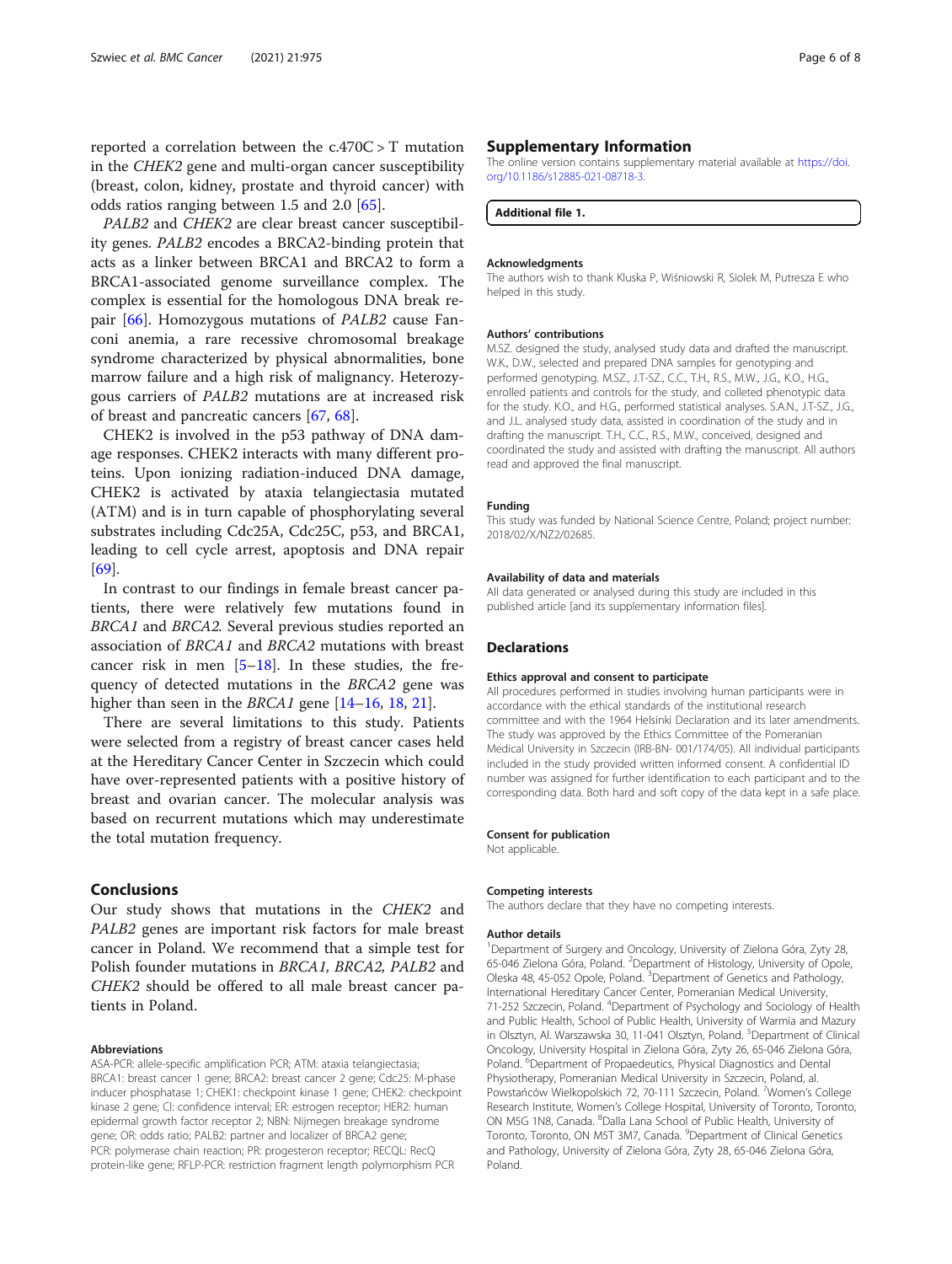#### <span id="page-6-0"></span>Received: 16 March 2021 Accepted: 23 August 2021 Published online: 30 August 2021

#### References

- Ly D, Forman D, Ferlay J, Brinton LA, Cook MB. An international comparison of male and female breast cancer incidence rates. Int J Cancer. 2013;132(8): 1918–26. [https://doi.org/10.1002/ijc.27841.](https://doi.org/10.1002/ijc.27841)
- Couch FJ, Farid LM, DeShano ML, Tavtigian SV, Calzone K, Campeau L, et al. BRCA2 germline mutations in male breast cancer cases and breast cancer families. Nat Genet. 1996;13(1):123–5. <https://doi.org/10.1038/ng0596-123>.
- 3. Ottini L, Silvestri V, Rizzolo P, Falchetti M, Zanna I, Saieva C, et al. Clinical and pathologic characteristics of BRCA-positive and BRCA-negative male breast cancer patients: results from a collaborative multicenter study in Italy. Breast Cancer Res Treat. 2012;134(1):411–8. [https://doi.org/10.1007/s10549-](https://doi.org/10.1007/s10549-012-2062-0) [012-2062-0](https://doi.org/10.1007/s10549-012-2062-0).
- 4. Sverdlov RS, Barshack I, Bar Sade RB, Baruch RG, Hirsh-Yehezkel G, Dagan E, et al. Genetic analyses of male breast cancer in Israel. Genet Test. 2000;4(3): 313–7. <https://doi.org/10.1089/10906570050501579>.
- 5. Wolpert N, Warner E, Seminsky MF, Futreal A, Narod SA. Prevalence of BRCA1 and BRCA2 mutations in male breast cancer patients in Canada. Clin Breast Cancer. 2000;1(1):57–63. [https://doi.org/10.3816/CBC.2000.n.005.](https://doi.org/10.3816/CBC.2000.n.005)
- 6. Thorlacius S, Sigurdsson S, Bjarnadottir H, Olafsdottir G, Jonasson JG, Tryggvadottir L, et al. Study of a single BRCA2 mutation with high carrier frequency in a small population. Am J Hum Genet. 1997;60(5):1079–84.
- 7. Frank TS, Deffenbaugh AM, Reid JE, Hulick M, Ward BE, Lingenfelter B, et al. Clinical characteristics of individuals with germline mutations in BRCA1 and BRCA2: analysis of 10,000 individuals. J Clin Oncol. 2002;20(6):1480–90. <https://doi.org/10.1200/JCO.2002.20.6.1480>.
- 8. Friedman LS, Gayther SA, Kurosaki T, Gordon D, Noble B, Casey G, et al. Mutation analysis of BRCA1 and BRCA2 in a male breast cancer population. Am J Hum Genet. 1997;60(2):313–9.
- 9. Thorlacius S, Olafsdottir G, Tryggvadottir L, Neuhausen S, Jonasson JG, Tavtigian SV, et al. A single BRCA2 mutation in male and female breast cancer families from Iceland with varied cancer phenotypes. Nat Genet. 1996;13(1):117–9. <https://doi.org/10.1038/ng0596-117>.
- 10. Haraldsson K, Loman N, Zhang QX, Johannsson O, Olsson H, Borg A. BRCA2 germ-line mutations are frequent in male breast cancer patients without a family history of the disease. Cancer Res. 1998;58(7):1367–71.
- 11. Csokay B, Udvarhelyi N, Sulyok Z, Besznyak I, Ramus S, Ponder B, et al. High frequency of germ-line BRCA2 mutations among Hungarian male breast cancer patients without family history. Cancer Res. 1999;59(5):995–8.
- 12. Ding YC, Steele L, Kuan CJ, Greilac S, Neuhausen SL. Mutations in BRCA2 and PALB2 in male breast cancer cases from the United States. Breast Cancer Res Treat. 2011;126(3):771–8. [https://doi.org/10.1007/s10549-010-11](https://doi.org/10.1007/s10549-010-1195-2) [95-2](https://doi.org/10.1007/s10549-010-1195-2).
- 13. Kwiatkowska E, Teresiak M, Lamperska KM, Karczewska A, Breborowicz D, Stawicka M, et al. BRCA2 germline mutations in male breast cancer patients in the polish population. Hum Mutat. 2001;17(1):73. [https://doi.org/10.1](https://doi.org/10.1002/1098-1004(2001)17:1<73::AID-HUMU12>3.0.CO;2-O) [002/1098-1004\(2001\)17:1<73::AID-HUMU12>3.0.CO;2-O.](https://doi.org/10.1002/1098-1004(2001)17:1<73::AID-HUMU12>3.0.CO;2-O)
- 14. Basham VM, Lipscombe JM, Ward JM, Gayther SA, Ponder BA, Easton DF, et al. BRCA1 and BRCA2 mutations in a population-based study of male breast cancer. Breast Cancer Res. 2002;4(1):R2. [https://doi.org/10.1186/bcr419.](https://doi.org/10.1186/bcr419)
- 15. Ottini L, Rizzolo P, Zanna I, Falchetti M, Masala G, Ceccarelli K, et al. BRCA1/ BRCA2 mutation status and clinical-pathologic features of 108 male breast cancer cases from Tuscany: a population-based study in Central Italy. Breast Cancer Res Treat. 2009;116(3):577–86. [https://doi.org/10.1007/s10549-008-01](https://doi.org/10.1007/s10549-008-0194-z) [94-z](https://doi.org/10.1007/s10549-008-0194-z).
- 16. Rizzolo P, Zelli V, Silvestri V, Valentini V, Zanna I, Bianchi S, et al. Insight into genetic susceptibility to male breast cancer by multigene panel testing: results from a multicenter study in Italy. Int J Cancer. 2019;145(2):390–400. <https://doi.org/10.1002/ijc.32106>.
- 17. Fostira F, Saloustros E, Apostolou P, Vagena A, Kalfakakou D, Mauri D, et al. Germline deleterious mutations in genes other than BRCA2 are infrequent in male breast cancer. Breast Cancer Res Treat. 2018;169(1):105–13. [https://](https://doi.org/10.1007/s10549-018-4661-x) [doi.org/10.1007/s10549-018-4661-x](https://doi.org/10.1007/s10549-018-4661-x).
- 18. Scarpitta R, Zanna I, Aretini P, Gambino G, Scatena C, Mei B, et al. Germline investigation in male breast cancer of DNA repair genes by next-generation sequencing. Breast Cancer Res Treat. 2019;178(3):557–64. [https://doi.org/10.1](https://doi.org/10.1007/s10549-019-05429-z) [007/s10549-019-05429-z](https://doi.org/10.1007/s10549-019-05429-z).
- 19. Silvestri V, Rizzolo P, Zanna I, Falchetti M, Masala G, Bianchi S, et al. PALB2 mutations in male breast cancer: a population-based study in Central Italy.

Breast Cancer Res Treat. 2010;122(1):299–301. [https://doi.org/10.1007/s1054](https://doi.org/10.1007/s10549-010-0797-z) [9-010-0797-z](https://doi.org/10.1007/s10549-010-0797-z).

- 20. Wasielewski M, den Bakker MA, van den Ouweland A, Meijer-van Gelder ME, Portengen H, Klijn JG, et al. CHEK2 1100delC and male breast cancer in the Netherlands. Breast Cancer Res Treat. 2009;116(2):397–400. [https://doi.org/1](https://doi.org/10.1007/s10549-008-0162-7) [0.1007/s10549-008-0162-7.](https://doi.org/10.1007/s10549-008-0162-7)
- 21. Pritzlaff M, Summerour P, McFarland R, Li S, Reineke P, Dolinsky JS, et al. Male breast cancer in a multi-gene panel testing cohort: insights and unexpected results. Breast Cancer Res Treat. 2017;161(3):575–86. [https://doi.](https://doi.org/10.1007/s10549-016-4085-4) [org/10.1007/s10549-016-4085-4](https://doi.org/10.1007/s10549-016-4085-4).
- 22. Hallamies S, Pelttari LM, Poikonen-Saksela P, Jekunen A, Jukkola-Vuorinen A, Auvinen P, et al. CHEK2 c.1100delC mutation is associated with an increased risk for male breast cancer in Finnish patient population. BMC Cancer. 2017; doi[:https://doi.org/10.1186/s12885-017-3631-8](https://doi.org/10.1186/s12885-017-3631-8).
- 23. Casadei S, Norquist BM, Walsh T, Stray S, Mandell JB, Lee MK, et al. Contribution of inherited mutations in the BRCA2-interacting protein PALB2 to familial breast cancer. Cancer Res. 2011;71(6):2222–9. [https://doi.org/10.11](https://doi.org/10.1158/0008-5472.CAN-10-3958) [58/0008-5472.CAN-10-3958.](https://doi.org/10.1158/0008-5472.CAN-10-3958)
- 24. Antoniou AC, Foulkes WD, Tischkowitz M. Breast-cancer risk in families with mutations in PALB2. N Engl J Med. 2014;371(17):1650–2. [https://doi.org/10.1](https://doi.org/10.1056/NEJMc1410673) [056/NEJMc1410673](https://doi.org/10.1056/NEJMc1410673).
- 25. Rahman N, Seal S, Thompson D, Kelly P, Renwick A, Elliott A, et al. PALB2, which encodes a BRCA2-interacting protein, is a breast cancer susceptibility gene. Nat Genet. 2007;39(2):165–7. [https://doi.org/10.1038/ng1959.](https://doi.org/10.1038/ng1959)
- 26. Blanco A, de la Hoya M, Balmaña J, Ramón y Cajal T, Teulé A, Miramar MD, et al. Detection of a large rearrangement in PALB2 in Spanish breast cancer families with male breast cancer. Breast Cancer Res Treat. 2012; doi:[https://](https://doi.org/10.1007/s10549-011-1842-2) [doi.org/10.1007/s10549-011-1842-2.](https://doi.org/10.1007/s10549-011-1842-2)
- 27. Cybulski C, Kluźniak W, Huzarski T, Wokołorczyk D, Kashyap A, Rusak B, et al. The spectrum of mutations predisposing to familial breast cancer in Poland. Int J Cancer. 2019;145(12):3311–20. [https://doi.org/10.1002/ijc.32492.](https://doi.org/10.1002/ijc.32492)
- 28. Szwiec M, Jakubowska A, Górski B, Huzarski T. Recurrent mutations of BRCA1 and BRCA2 in Poland: an update. Clin Genet. 2015;87(3):288–92. [https://doi.](https://doi.org/10.1111/cge.12360) [org/10.1111/cge.12360.](https://doi.org/10.1111/cge.12360)
- 29. Cybulski C, Wokołorczyk D, Huzarski T, Byrski T, Gronwald J, Górski B, et al. A deletion in CHEK2 of 5,395 bp predisposes to breast cancer in Poland. Breast Cancer Res Treat. 2007;102(1):119–22. [https://doi.org/10.1007/s10549-](https://doi.org/10.1007/s10549-006-9320-y) [006-9320-y.](https://doi.org/10.1007/s10549-006-9320-y)
- 30. Cybulski C, Kluźniak W, Huzarski T, Wokołorczyk D, Kashyap A, Jakubowska A, et al. Clinical outcomes in women with breast cancer and a PALB2 mutation: a prospective cohort analysis. Lancet Oncol. 2015;16(6):638–44. [https://doi.org/10.1016/S1470-2045\(15\)70142-7.](https://doi.org/10.1016/S1470-2045(15)70142-7)
- 31. Górski B, Cybulski C, Huzarski T, Byrski T, Gronwald J, Jakubowska A, et al. Breast cancer predisposing alleles in Poland. Breast Cancer Res Treat. 2005; 92(1):19–24. [https://doi.org/10.1007/s10549-005-1409-1.](https://doi.org/10.1007/s10549-005-1409-1)
- 32. Cybulski C, Carrot-Zhang J, Kluźniak W, Rivera B, Kashyap A, Wokołorczyk D, et al. Germline RECQL mutations are associated with breast cancer susceptibility. Nat Genet. 2015;47(6):643–6. <https://doi.org/10.1038/ng.3284>.
- 33. Rogoża-Janiszewska E, Malińska K, Cybulski C, Jakubowska A, Gronwald J, Huzarski T, et al. Prevalence of recurrent mutations predisposing to breast Cancer in early-onset breast Cancer patients from Poland. Cancers. 2020; 12(8). [https://doi.org/10.3390/cancers12082321.](https://doi.org/10.3390/cancers12082321)
- 34. Abeliovich D, Kaduri L, Lerer I, Weinberg N, Amir G, Sagi M, et al. The founder mutations 185delAG and 5382insC in BRCA1 and 6174delT in BRCA2 appear in 60% of ovarian cancer and 30% of early-onset breast cancer patients among Ashkenazi women. Am J Hum Genet. 1997;60(3): 505–14.
- 35. Sokolenko AP, Rozanov ME, Mitiushkina NV, Sherina NY, Iyevleva AG, Chekmariova EV, et al. Founder mutations in early - onset, familial and bilateral breast cancer patients from Russia. Familial Cancer. 2007;6(3):281–6. <https://doi.org/10.1007/s10689-007-9120-5>.
- 36. Kansara S, Pandey V, Lobie PE, Sethi G, Gang M, Pandey AK. Mechanistic involvement of long non-coding RNAs in Oncotherapeutics resistance in triple-negative breast Cancer. Cells. 2020;9(6). [https://doi.org/10.3390/](https://doi.org/10.3390/cells9061511) [cells9061511.](https://doi.org/10.3390/cells9061511)
- 37. Elsakov P, Kurtinaitis J, Petraitis S, Ostapenko V, Razumas M, Razumas T, et al. The contribution of founder mutations in BRCA1 to breast and ovarian cancer in Lithuania. Clin Genet. 2010;78(4):373–6. [https://doi.org/10.1111/j.13](https://doi.org/10.1111/j.1399-0004.2010.01404.x) [99-0004.2010.01404.x.](https://doi.org/10.1111/j.1399-0004.2010.01404.x)
- 38. Krajc M, Teugels E, Zgajnar J, Goelen G, Besic N, Novakovic S, et al. Five recurrent BRCA1/2 mutations are responsible for cancer predisposition in